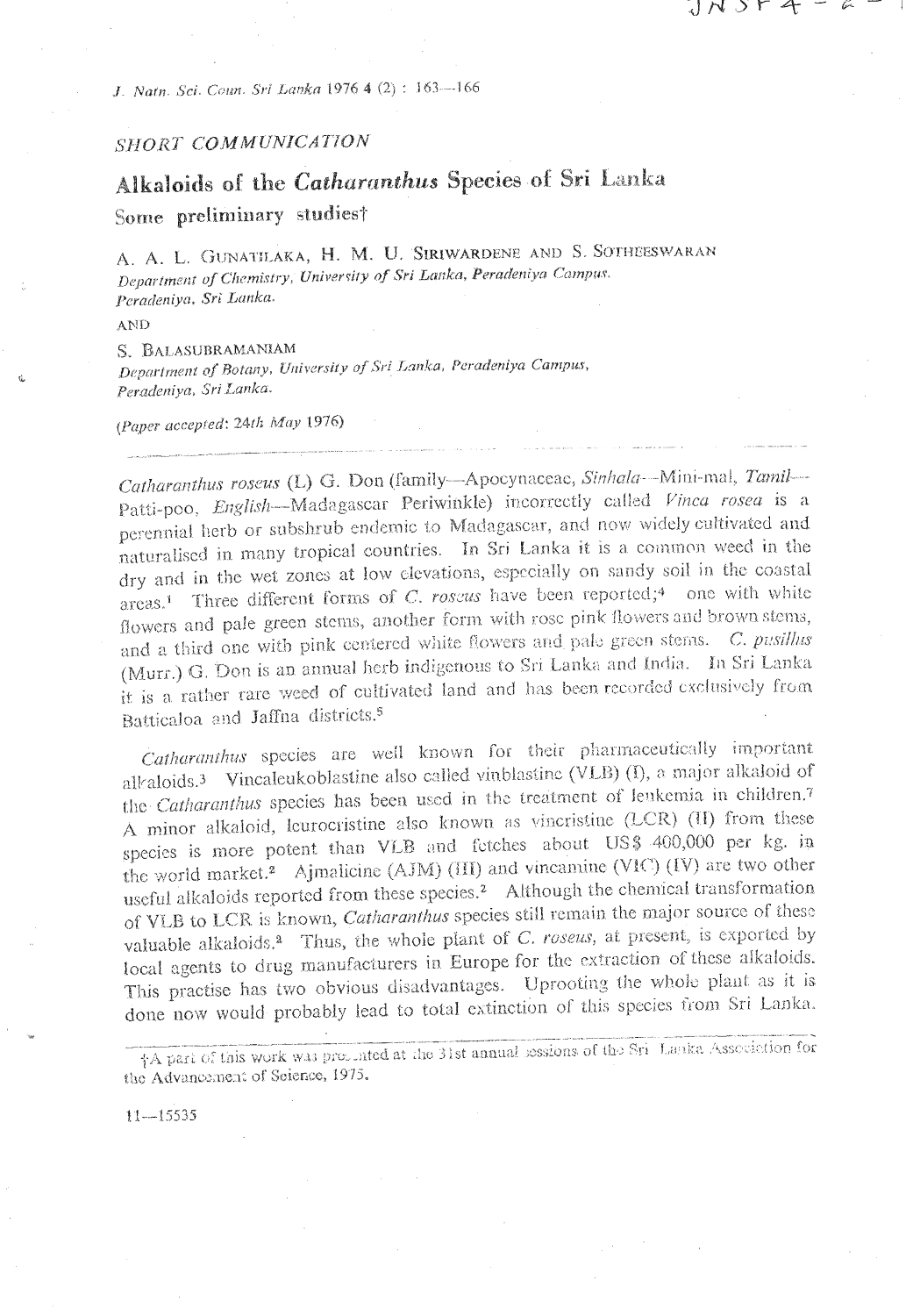## A. A. L. Gunatilaka, H. M. U. Siriwardene and S. Sotheeswaran

The high freight charges paid by the local agents for sending the dried plant material to recipient countries is another disadvantage. Awareness of these prompted us to initiate work on these species with the hope of obtaining better returns from this non-traditional export. Our preliminary studies reported herein constitute an assessment of the cost of extraction of the total alkaloidal mixture using locally available solvents. A comparison of the alkaloid yields and compositions of C. roseus (all three forms) and those of C. pusillus has also been made.



 $(1)$   $R = CH_3$ ;  $VLB$ (II) R = CMOS LCR



MLA : (III)



## $(IV)$  ;  $V$  C

Different parts of the plants were subjected to separate small scale extractions with chloroform and methanol. TLC examination of the crude extracts thus obtained revealed that the pharmaceutically useful alkaloid VLB could be effectively extracted with either solvent. Methanol was preferred for large scale extractions as it is cheaper However, for the extraction of the less polar alkatoids such as AJM, chloroform was found to be a better solvent. The leaves of the three forms of C. rosens had a similar alkaloid composition except that the form with rose pink flowers had a comparatively lower VLB content. The alkaloid constituents of the stems and roots of these three forms were again found to be similar. But the relative amounts of some of the alkaloids present were different. The roots of all three forms of C. rosens were rich in AJM and VLB, whilst their stems were relatively poor in AJM. VIC was found to be abundant in the stems of the variety with pink centered white flowers. TLC

### 164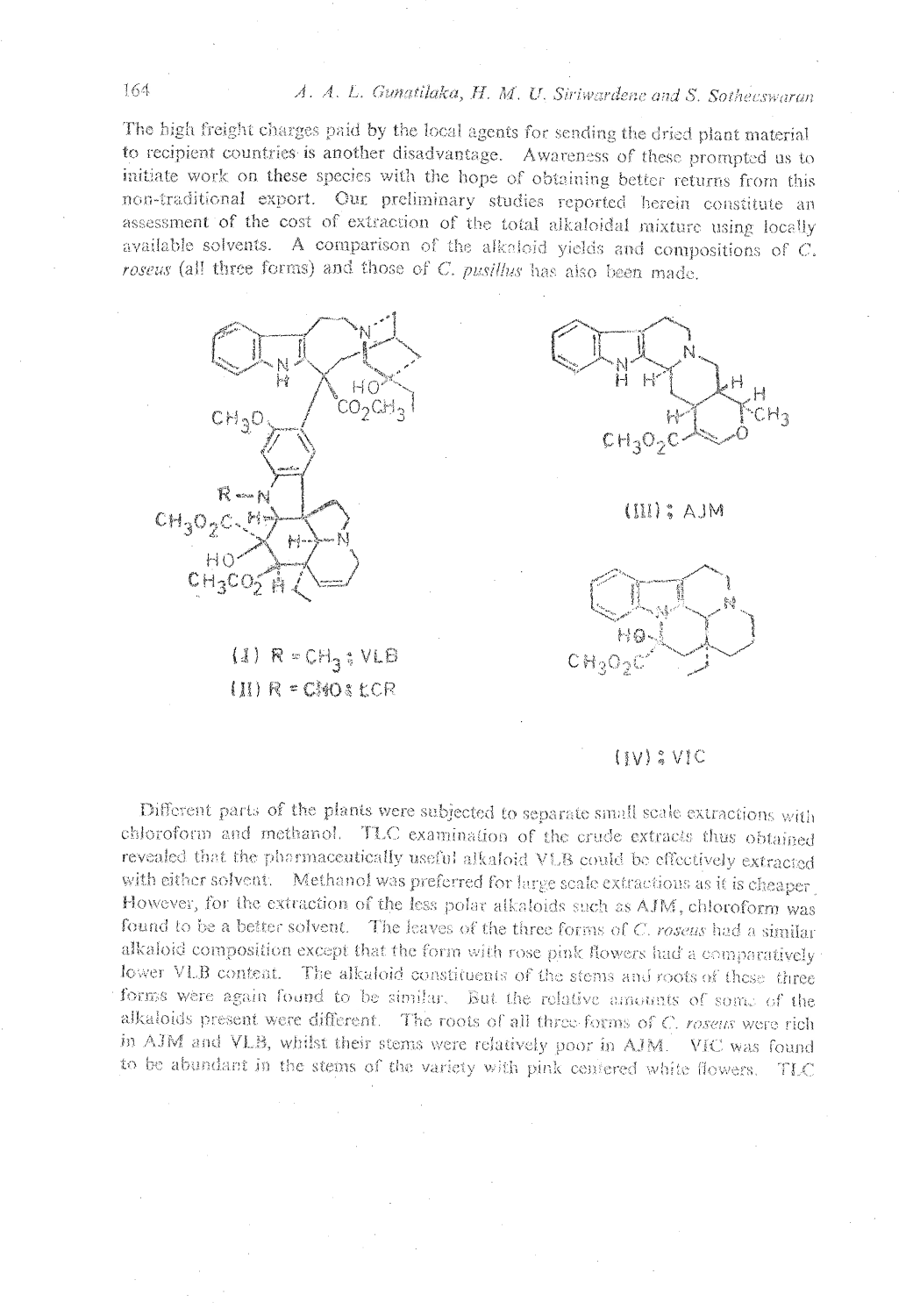#### Alkaloids of the Catharanthus species of Sri Lanka

examination of the alkaloid extract of the different parts of C. pusillus collected in Batticaloa showed their alkaloid constitutents to be similar. The total number of alkaloids in C. pusillus was found to be less than that in C. roseus. Therefore, further processing of the alkaloid mixture from C. pusillus would prove to be less difficult. However, the rareness of this species made us restrict our large scale work to the readily available C, roseus. The method adopted for extraction is outlined in the figure.

| Dried & powdered   |  |
|--------------------|--|
| plant material     |  |
| $(500 \text{ g.})$ |  |

Extraction with cold 90% aqueous incitanol  $(5 1.)$ 

2. Filier to remove the marc

3. Concentrate under reduced pressure J Methanol extract

 $(600 \; \text{mL})$ 

1. Extract with  $H_2SO_4$  at pH 2

2. Filtor

3. Wash the filtrate with benzone

↓ Acid extract

> Basify to pH 8-9 with 0.88 ammonia  $\mathbf{I}$ .

(40 mL) and water (40 mL)

2. Extract with cold benzeno (10  $\times$  30 ml)

Bonzene extract

Evaporate under reduced pressure

Crude alkaloid

mixturo

FIGURE. A typical extraction procedure of the crude alkatoid mixture from Catharanthus species

In one experiment 600 g. of dried leaves of the pink flowered variety yielded 2.8 g. of the crude alkaloid mixture. When 1 kg. of the stems and roots were extracted in a similar manner only 1.75 g, of the alkaloid mixture was obtained. Assessment of the cost of extraction (only for the obemicals) using locally available solvents is presented in the Table.

#### TABLE

Results of the large scale extractions of C. resens.

| Plant part(s)<br>used | Weight.             | Weight of<br>extract<br>$(\frac{6}{6}$ yield)                                                                                                                                     | Cost of<br>extraction | -Cost/gm. of<br>the extract |
|-----------------------|---------------------|-----------------------------------------------------------------------------------------------------------------------------------------------------------------------------------|-----------------------|-----------------------------|
| I caves               | $600 \, \text{g}$ . | 2.8 g. $(0.47)$                                                                                                                                                                   | Rs. 1.45              | Rs. 0.52                    |
| stems & roots         | 1 kg.               | $1.75$ g. $(0.18)$<br>the communities have been processed as the property manufacturers and particles are such a light gap with their independent was accepted in the first and a | Rs. 1.92              | R.a. 1.12                   |

165

Benzone

solvtion